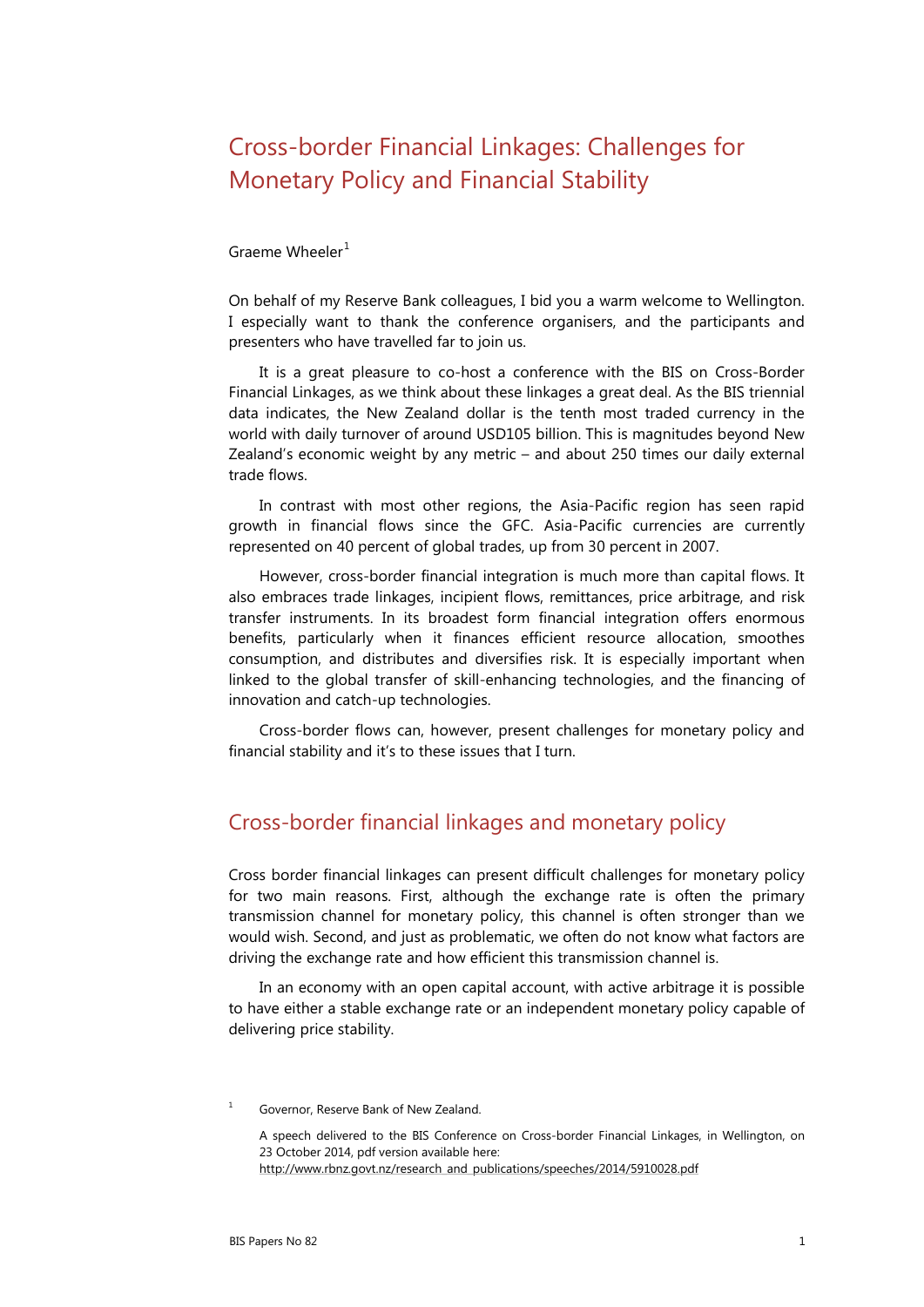Like New Zealand, many of the Asian economies have experienced an appreciation in their real exchange rate in recent years. In a floating exchange rate environment, this lowers inflation in the tradables sector and raises the real disposable incomes of many consumers. It also makes it cheaper for firms to acquire imported capital goods and new technologies, and can spur greater innovation and productivity in the tradables sector.

However, large swings in the real exchange rate impose significant adjustment costs for firms that are forced to exit and re-enter markets due to large movements in competitiveness. And it can generate particularly difficult headwinds for those export producers not experiencing high prices for their products, and for firms competing against cheaper imports.

An important issue for policy makers is whether the appreciation in the real effective exchange rate is *justified* and *sustainable*. A real effective exchange rate is unjustified when its level is inconsistent with the economic factors (such as commodity prices, economic growth, interest rate differentials) that can normally explain its movement during the business cycle. The level of the real effective exchange rate can be considered unsustainable when it is clearly deviating from its long-run equilibrium at the level that it would be expected to settle when business cycle factors have fully dissipated. In such a situation, persistent deviations from equilibrium are likely to result in external debt ratios that become unmanageable and cause misallocations of resources that can inhibit the country's long term growth potential.

Domestic monetary policy and changes in exchange rate regimes can do little to alleviate an overvalued real exchange rate. New Zealand has tried a variety of exchange rate regimes over the past 40 years – including a fixed exchange rate, crawling peg and floating exchange rate. However, the medium-term level and volatility of our real effective exchange rate has been largely unaffected by the type of exchange rate regime in place.

Often the appropriate policy response lies with measures to reduce demand pressures, or improve competitiveness and raise potential output growth. Such measures might include a better balance of fiscal policy, addressing impediments that distort saving and investment decisions, and undertaking reforms that raise productivity and improve competitiveness. They might also include prudential policies that address rising vulnerabilities directly.

Commentators, including the IMF, sometimes suggest that capital controls might play a role, but this is seldom a desirable option for countries with open capital accounts. An open capital account provides powerful incentives for improving productivity as it signals to domestic producers that they need to be competitive if they wish to attract capital and financing domestically and from offshore. Opening the capital account is therefore one of the most powerful economic reforms that a government can undertake. This is partly because of the benefits of the policies that are usually pre-conditions for removing capital controls. Such pre-conditions include achieving a reasonable degree of economic stabilisation, some liberalisation of the domestic financial market, and lower border protection (so that domestic savings do not flee offshore from a highly protected domestic capital market, and offshore capital does not flow into domestic sectors with high effective rates of protection).

Although much is known about the factors that influence exchange rates in theory, empirical links between exchange rates and their driving factors have been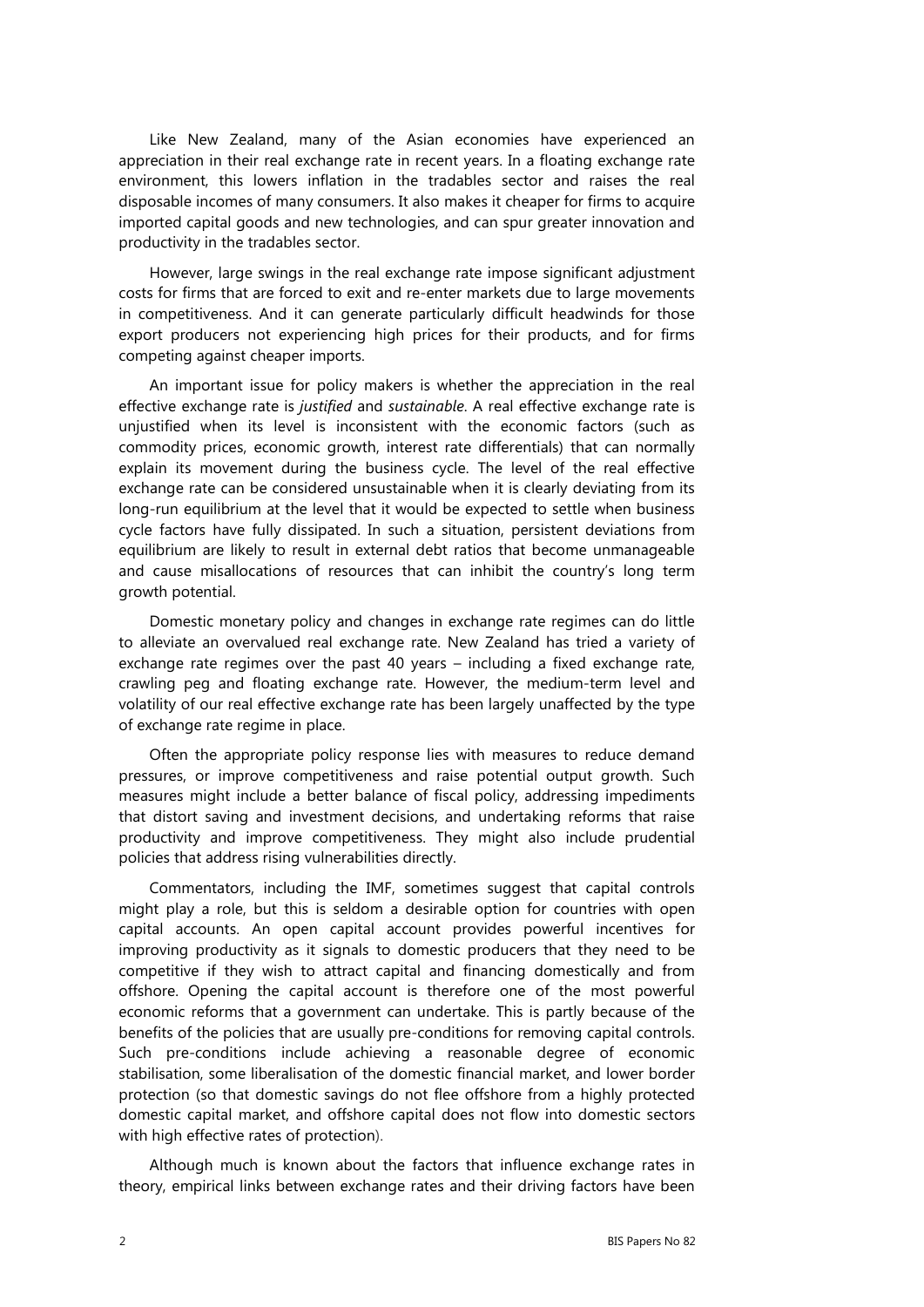difficult to pin down. Exchange rates are closely linked to interest rates in theory through uncovered interest arbitrage but, empirically, the connection is weak. Internationally, we see markets adopting risk-on and risk-off strategies that are often linked to expectations of the timing of monetary policy decisions by the Federal Reserve. And sometimes capital flows seem to matter: we see flights to quality and to more liquid markets accompanied by large exchange rate movements when risk and uncertainty increase.

In our own economy, several factors appear to play a role in foreign exchange markets: actual and expected movements in commodity prices, information relating to expected future movements in policy rates and appetite for New Zealand dollar risk. But, without a strong empirical understanding of what determines the exchange rate there is considerable uncertainty regarding the efficiency of the exchange rate transmission channel.

### Cross-border financial linkages and financial stability

Cross-border financial linkages can have important implications for financial stability when large institutions react in a similar manner and herding behaviour causes financing flows to amplify financial market shocks. We have seen this desperate search for yield across borders many times before with investors taking on more and more risk and in doing so significantly lowering risk premia. Rather than requiring higher risk premia from increasingly leveraged borrowers, investors continue to provide financing at declining spreads, fearful of missing out on the returns of those who preceded them.

I would like to focus a little on the role that macro-prudential policy and liquidity management can play in reducing systemic risk in financial markets and will illustrate with reference to the New Zealand market.

Residential property prices have been rising rapidly in several Asia-Pacific countries in recent years. In New Zealand, these pressures have been accentuated by housing supply shortages, historically low mortgage rates, tax preferences that favour investment in housing, and offshore investor interest. Strong housing demand can add to financial stability risks, especially when accompanied by high household indebtedness. Housing market exuberance can be particularly problematic when interest rate responses are not warranted because economic growth is well below potential, and inflation in factor and product markets is benign.

Macro-prudential policies can be helpful in addressing financial stability concerns in such circumstances. But the introduction of macro-prudential policy requires policy makers to be clear about its goals, the duration of the measures, and how such measures might interact with monetary policy.

The Reserve Bank introduced macro-prudential policy in the form of speed limits on loan-to-value ratios (LVRs) in the residential housing market, on 1 October 2013. House prices - which were already significantly overvalued based on historical and international indicators - were accelerating rapidly in our two largest cities (that account for around half of the national market). In addition, household debt was at high levels, and banks were competing aggressively for mortgage lending to borrowers with small deposits. At the time, annual consumer price inflation was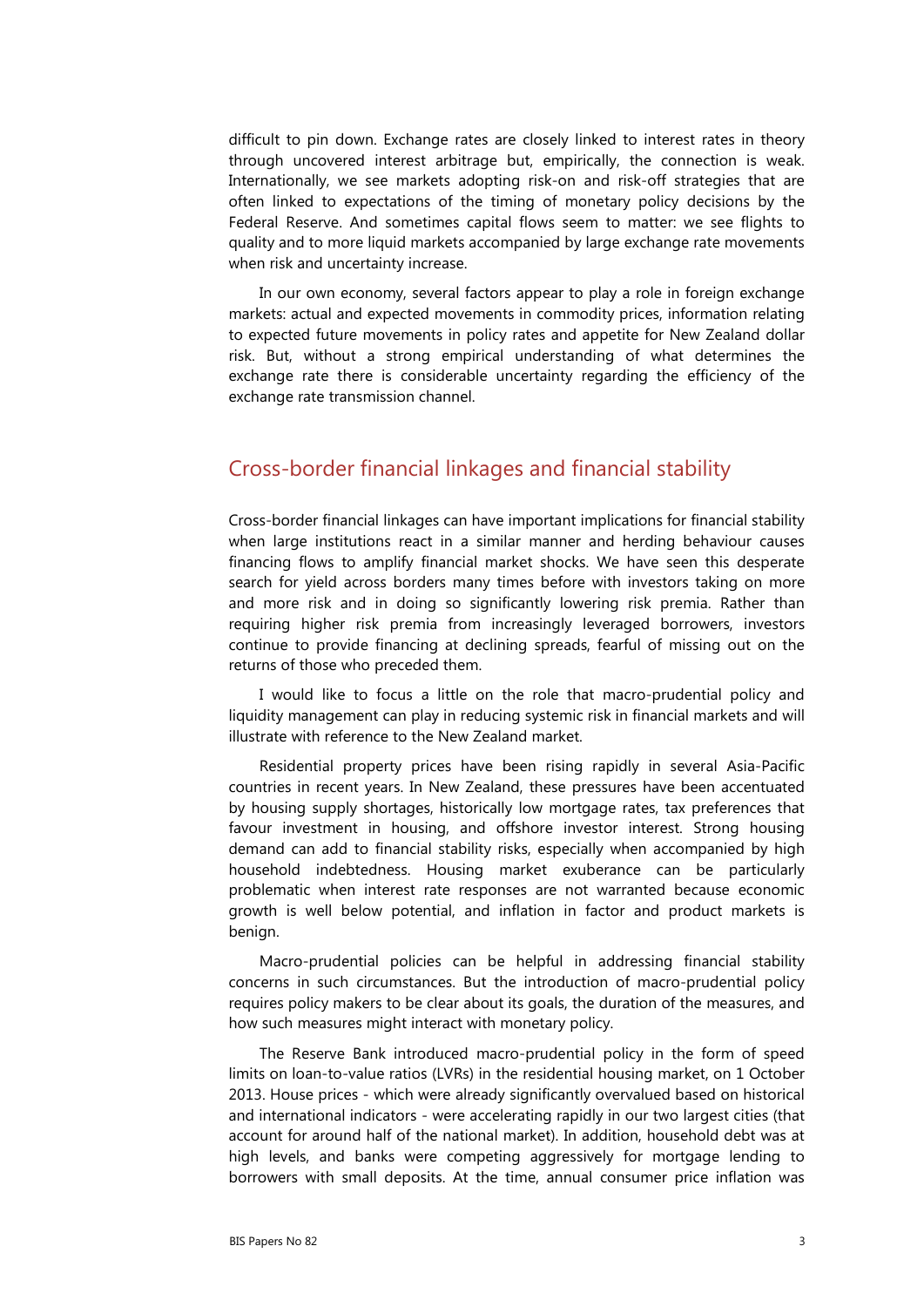running at 0.7 percent, the exchange rate was strong, and the economy had a negative output gap. It was not appropriate to raise interest rates, but the potential for further rapid house price inflation was considerable as sizeable supply-demand imbalances seemed likely to continue for several years.

We introduced a requirement that banks reduce their high LVR lending (defined as LVRs over 80 percent) to an average of no more than 10 percent of their mortgage commitments, and made this a condition of bank registration. The measure led to a significant reduction in high-LVR lending, a decline in house sales, and fall in house price inflation. While other factors, such as subsequent interest rate increases over the period March 2014 to July 2014 are also helping to constrain demand, annual house price inflation fell from around 10 percent to 5 percent currently, despite high levels of net immigration.

We established clear and separate primary objectives for monetary policy and macro-prudential policy. These primary objectives are price stability and financial system stability respectively.

There is an appropriate role for coordinating the use of monetary policy and a macro-prudential policy instruments provided they both affect outcomes relevant to the achievement of both policy objectives. This condition is likely to be met when the real and financial cycles are in sync and each policy can allow for the complementary effects of the other. The two policies will be in greatest potential conflict when the real and financial cycles are in opposite phases.

While LVRs have a financial stability goal, they have been an important consideration in our monetary policy assessment. We believe the dampening impact of LVRs on house price inflation and credit, and the diminished'wealth effects' on spending associated with it, have reduced consumer price inflation pressures by an amount similar to a 25-50 basis point increase in the OCR. In essence, the reduction in housing pressures allowed us to delay the tightening in interest rates, thereby reducing the incentive for any additional capital inflows into the New Zealand dollar in search of higher yields.

We have seen little financial sector disintermediation to date, and have indicated that the LVR speed limit is not intended to be permanent. It will be removed once housing market pressures have moderated and when we are confident there will not be a resurgence in house price inflation. We will be reviewing these criteria and their implications for LVR restrictions in next month's Financial Stability Report.

#### My final comment is on liquidity risk

Liquidity risk and rollover risk are often the two major financial shocks that hit economies, and especially smaller economies, during episodes of financial market contagion. Unsurprisingly, given current yield curves, debt issuance almost everywhere has shifted towards longer-term funding.

We still have much to learn around liquidity risk and the emergence of'black holes' in funding and asset markets. Liquidity risk is a key concern for countries with large external borrowing needs, especially if investors become skittish, trading volumes begin to thin and some price gapping occurs. Left unabated, liquidity problems can mutate into solvency problems.